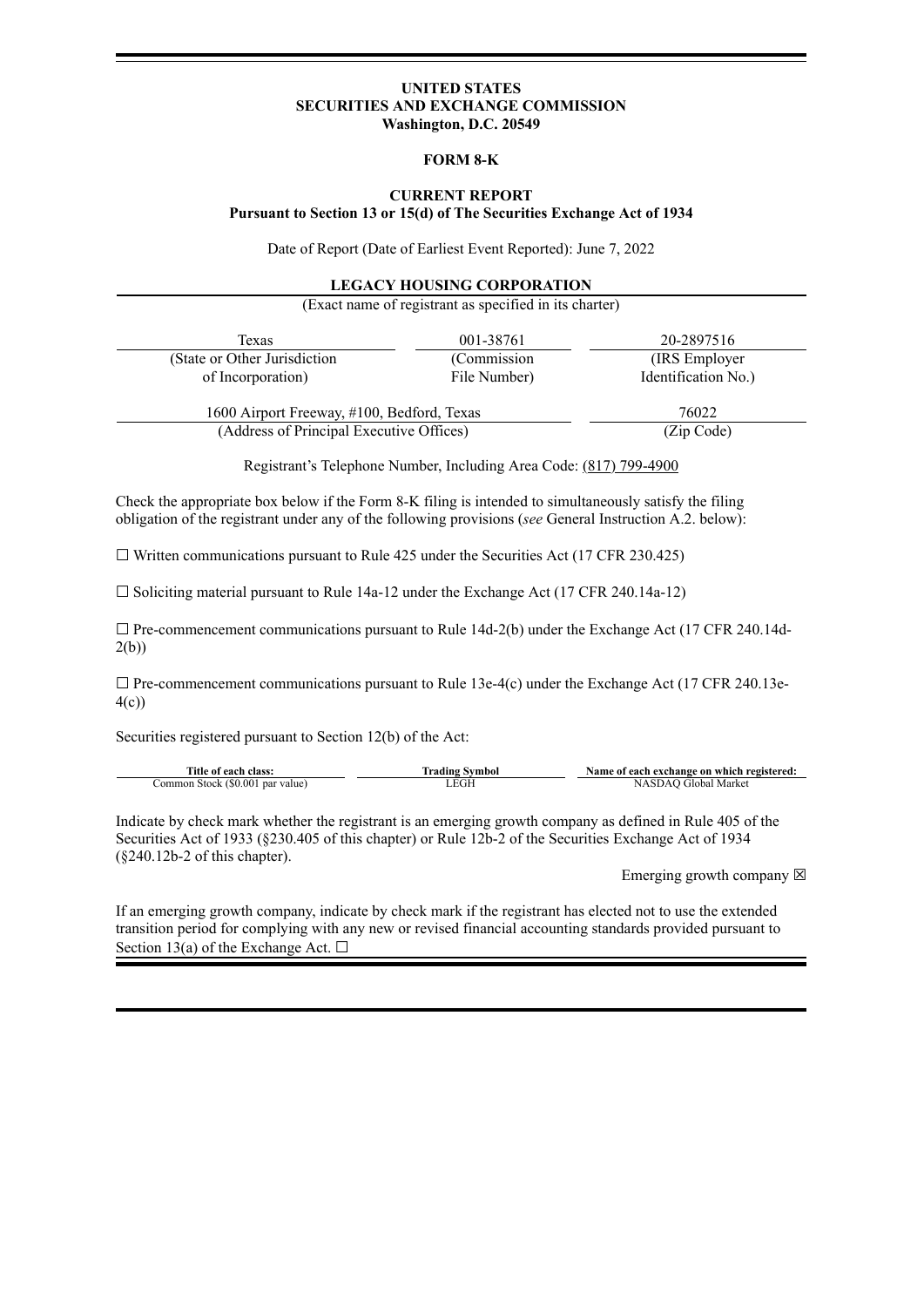### **Item 5.02 Departure of Directors or Certain Officers; Election of Directors; Appointment of Certain Officers; Compensatory Arrangements of Certain Officers.**

### *Appointment of Duncan Bates as President and CEO*

Effective June 7, 2022, the Board of Directors (the "Board") of Legacy Housing Corporation (the "Company"), appointed Duncan Bates as President and Chief Executive Officer ("CEO").

Mr. Bates most recently served as Senior Vice President, Mergers & Acquisitions of Arcosa Inc., a publicly traded infrastructure products company since August 2018. Under his leadership, Arcosa executed 16 acquisitions and 2 divestitures in a three and ½ year period to reposition its portfolio around growth-oriented, high-margin products. Previously, he served as a Vice President in the Industrials Investment Banking Group at Stephens Inc. from June 2015 to August 2018. From February 2012 to June 2015, he worked in the Energy Investment Banking Group at Seaport Global Securities, LLC. Mr. Bates began his career in New York at Willis Re Inc. in July 2010. Mr. Bates received his B.S. Management degree with a double major in Finance and Legal Studies from Tulane University.

Mr. Bates replaces Kenneth Shipley, who as part of the management reorganization, will remain with the Company as Founder and Executive Vice President. Mr. Shipley will also remain a member of the Board.

Mr. Bates resigned from the Company's Board effective June 7, 2022.

The Company also entered into an employment agreement (the "Agreement") with Mr. Bates on June 7, 2022.

The Agreement provides for a term that commences on June 7, 2022 (the "Effective Date") and expires on June 7, 2027, (the "Initial Employment Period"). Pursuant to the Agreement, Mr. Bates will serve in his current position with the Company, as set forth above, and will have duties, responsibilities, and authority that are customary to such position.

The Agreement provides for Mr. Bates to receive a base salary of \$300,000 per year and a signing bonus consisting of a restricted stock award of 14,700 shares of Company common stock, which shall vest one-half each of the first and second anniversary of the Effective Date. Mr. Bates is eligible for an annual incentive bonus that will be determined by the Board. The Agreement grants Mr. Bates an option to purchase 300,000 shares of Company common stock at an exercise price of \$36 per share, which shall vest one-tenth on each anniversary of the Effective Date and have a term of ten years and shall also be subject to the terms of the Company's 2018 Incentive Plan. The Agreement also grants Mr. Bates an option to purchase 600,000 shares of Company common stock at an exercise price of \$48 per share, which shall vest one-tenth on each anniversary of the Effective Date and have a term of ten years and shall also be subject to the terms of the Company's 2018 Incentive Plan. Mr. Bates is also entitled to receive such health, death, disability, and other insurance benefits, and to participate in such retirement and other plans, as are made available to other executive officers of the Company.

The Agreement contains certain customary non-competition, non-solicitation and confidentiality provisions.

The foregoing summary and description of the Agreement are not and do not purport to be complete and are subject to, and qualified in its entirety by, the full text of the Agreement, a copy of which is filed as exhibit 10.1 is incorporated herein by reference.

#### *Appointment of Francisco Coll as Director*

On June 7, 2022, the Company's Board appointed Francisco J. Coll to fill the vacancy in the Board created by the resignation of Duncan Bates. Mr. Coll's appointment as a director is effective immediately and his term as a director will continue until the Company's 2022 Annual Meeting of Stockholders or until his successor is duly elected and qualified. The Board determined that Mr. Coll is independent under the rules and regulations of both the Securities and Exchange Commission (the "SEC") and the NASDAQ Stock Market. Mr. Coll will serve as Chairman of the Nominating and Corporate Governance Committee and is a member of the Audit Committee.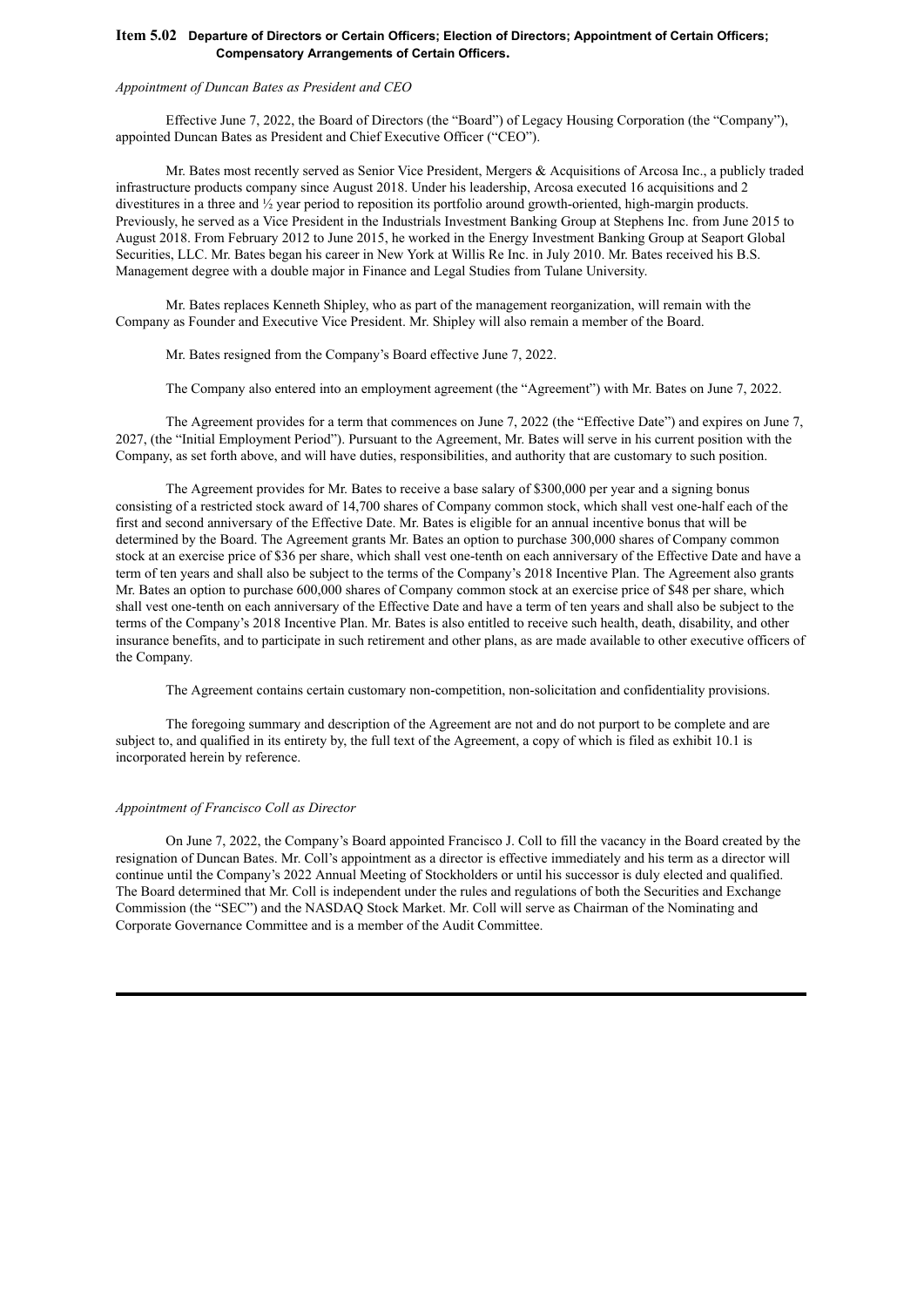Mr. Coll has served as the President of Universal Air Conditioner, Inc., a wholesale distributor of aftermarket auto parts since March 2015. Previously, he was the US Head of Sales for BTG Pactual, a Brazilian investment bank and asset manager that operates throughout Latin America, from March 2011 until March 2015. Mr. Coll began his career at UBS Investment Bank in the sales & trading and wealth management rotational program in July 2007. Mr. Coll received his B.S. degree in East Asian Studies with a minor in Financial Economics from Vanderbilt University.

There are currently no agreements, arrangements or understandings between Mr. Coll and any other person pursuant to which Mr. Coll was appointed to serve as a member of the Board. The Company is not aware of any transaction in which Mr. Coll has an interest requiring disclosure under Item 404(a) of the SEC's Regulation S-K. Mr. Coll's compensation as a non-employee director will be the same as provided to the Company's other non-employee directors.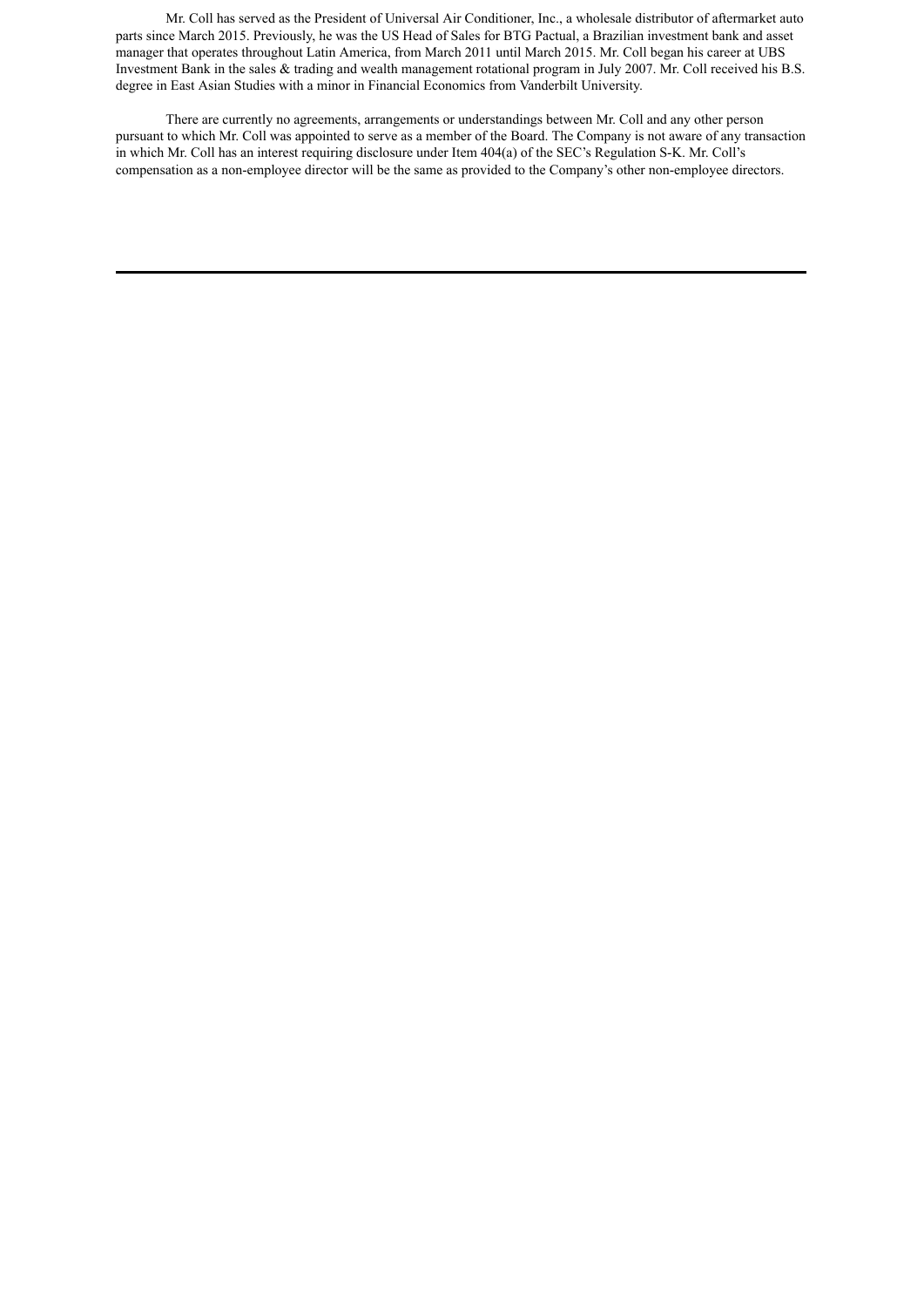## **Item 9.01 Financial Statements and Exhibits.**

| Exhibit No. | <b>Description</b>                                                                                                 |
|-------------|--------------------------------------------------------------------------------------------------------------------|
| 10.1        | <u>Employment Agreement, effective June 7, 2022 by and between Legacy Housing Corporation</u><br>and Duncan Bates. |
| 991         | Press Release announcing appointment of Duncan Bates as President and CEO of Legacy<br><b>Housing Corporation.</b> |
| 104         | Cover Page Interactive Data File (formatted as Inline XBRL).                                                       |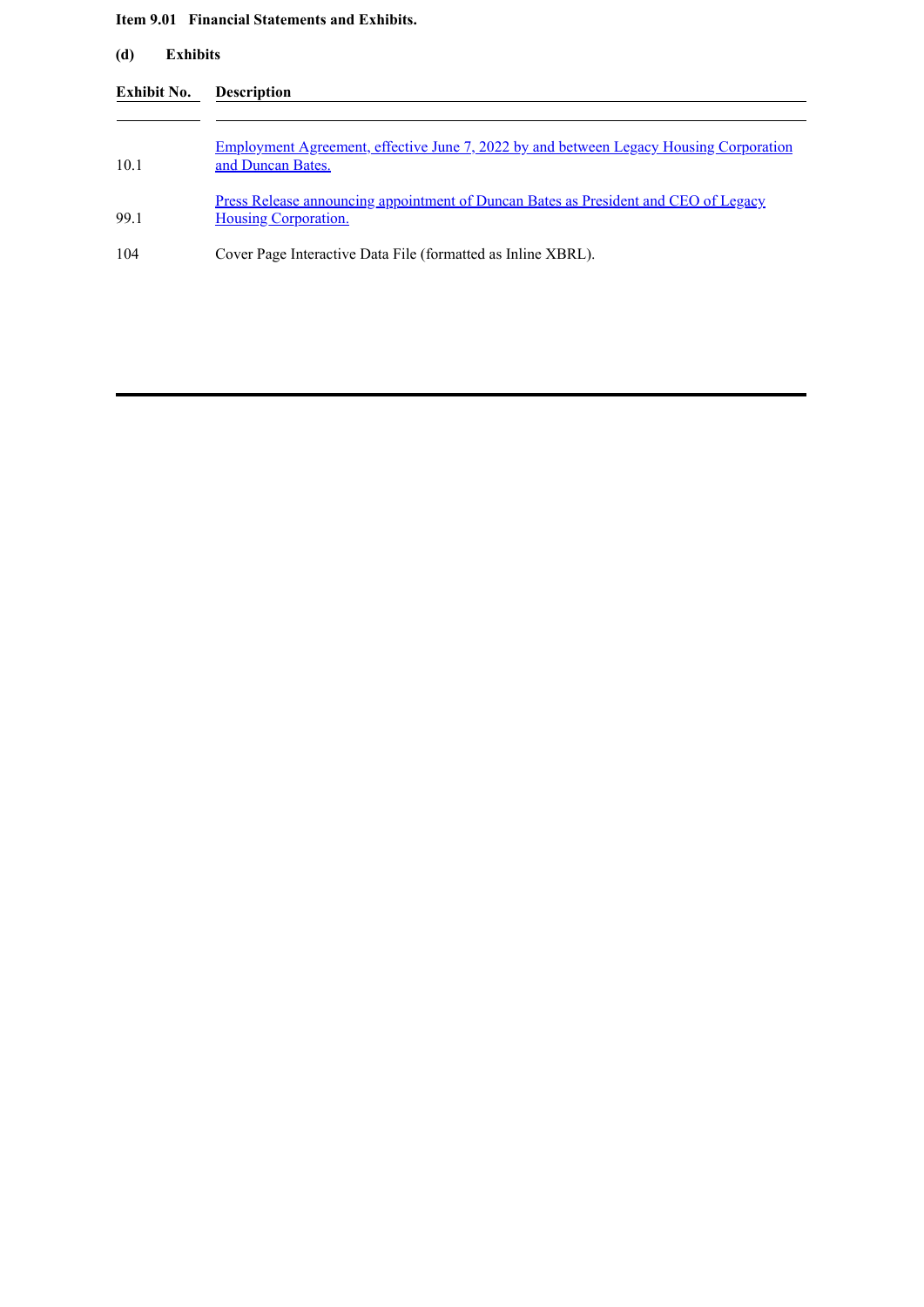## **SIGNATURES**

Pursuant to the requirement of the Securities Exchange Act of 1934, the registrant has duly caused this report to be signed on its behalf by the undersigned hereunto duly authorized.

# **LEGACY HOUSING CORPORATION**

Date: June 13, 2022 By: /s/ Curtis D. Hodgson Name: Curtis D. Hodgson

Title: Executive Chairman of the Board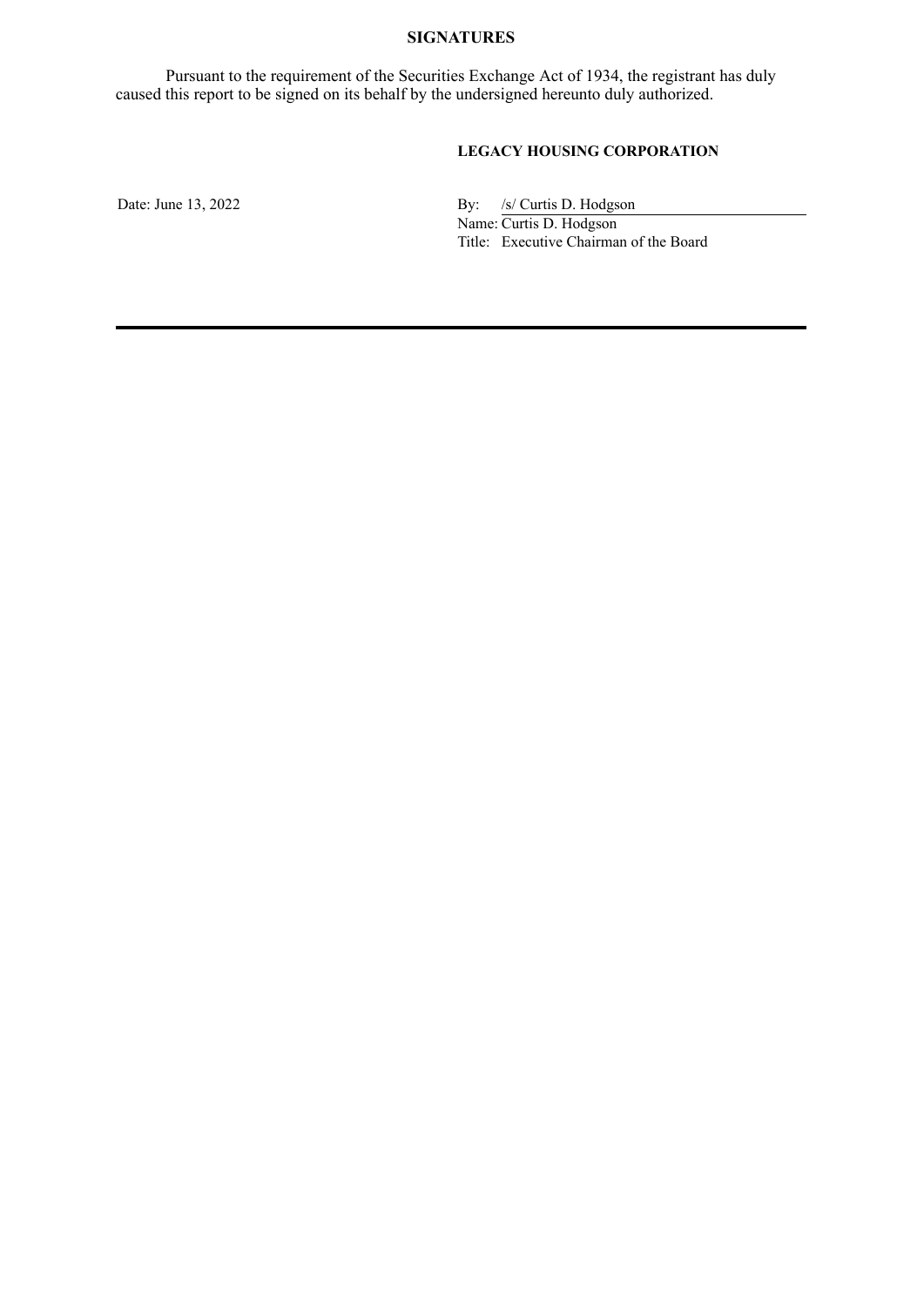## EMPLOYMENT AGREEMENT

<span id="page-5-0"></span>THIS EMPLOYMENT AGREEMENT (the "Agreement"), made as of this 7th day of June 2022, by and between Legacy Housing Corporation, a Texas corporation having its principal office at 1600 Airport Freeway, #100, Bedford, Texas 76002 (the "Company") and Duncan Bates (the "Employee," and together with the Company, the "Parties").

WHEREAS, the Company desires to employ the Employee as its Chief Executive Officer, and the Employee is willing to accept and undertake such employment, on the terms and conditions set forth herein.

NOW, THEREFORE, in consideration of the premises and the mutual covenants herein set forth, the Company and the Employee agree as follows:

1. EMPLOYMENT. The Company agrees to and does hereby employ the Employee and the Employee agrees to and does hereby accept employment by the Company, as its Chief Executive Officer, beginning June 7, 2022 (the "Effective Date") and ending on the fifth anniversary thereof (the "Initial Employment Period"). The Agreement shall automatically renew for subsequent one-year periods (each such period, a "Renewal Employment Period") commencing at the end of the Initial Employment Period and each anniversary thereof, unless either party provides written notice of the termination of the Agreement at least fortyfive (45) days in advance of the end of the Initial Employment Period or any subsequent Renewal Employment Period. Notwithstanding the foregoing, if a Change of Control (as defined in the Company's 2018 Incentive Compensation Plan or any successor plan thereto (the "Incentive Plan")) occurs at a time when there is less than two years remaining in the Initial Employment Period, the Agreement shall remain in effect for at least two years following the date of the Change of Control and such period shall be considered a Renewal Period. The Initial Employment Period and any subsequent Renewal Period are collective referred to herein as the "Employment Period<sup>"</sup>

## 2. DUTIES; FULL-TIME SERVICES.

2.1 Duties. The Employee's responsibilities and duties shall include, without limitation, the right to manage and conduct the business of the Company. The Employee shall report directly to the Board of Directors of the Company (the "Board of Directors") and will be subject only to policies adopted by the Company and policies set by the Board of Directors. The Employee shall perform such other reasonable and appropriate duties as are assigned to him from time to time by the Board of Directors, provided that such other duties shall not diminish the prestige and responsibilities of the Employee's position. At the request of the Board of Directors, the Employee shall serve the Company and/or any of its subsidiaries and affiliates in other capacities in addition to the foregoing, consistent with the Employee's position as Chief Executive Officer of the Company.

2.2 Full-Time Services. The Employee agrees that during the Employment Period he will devote all of his full business time and energies to his responsibilities for the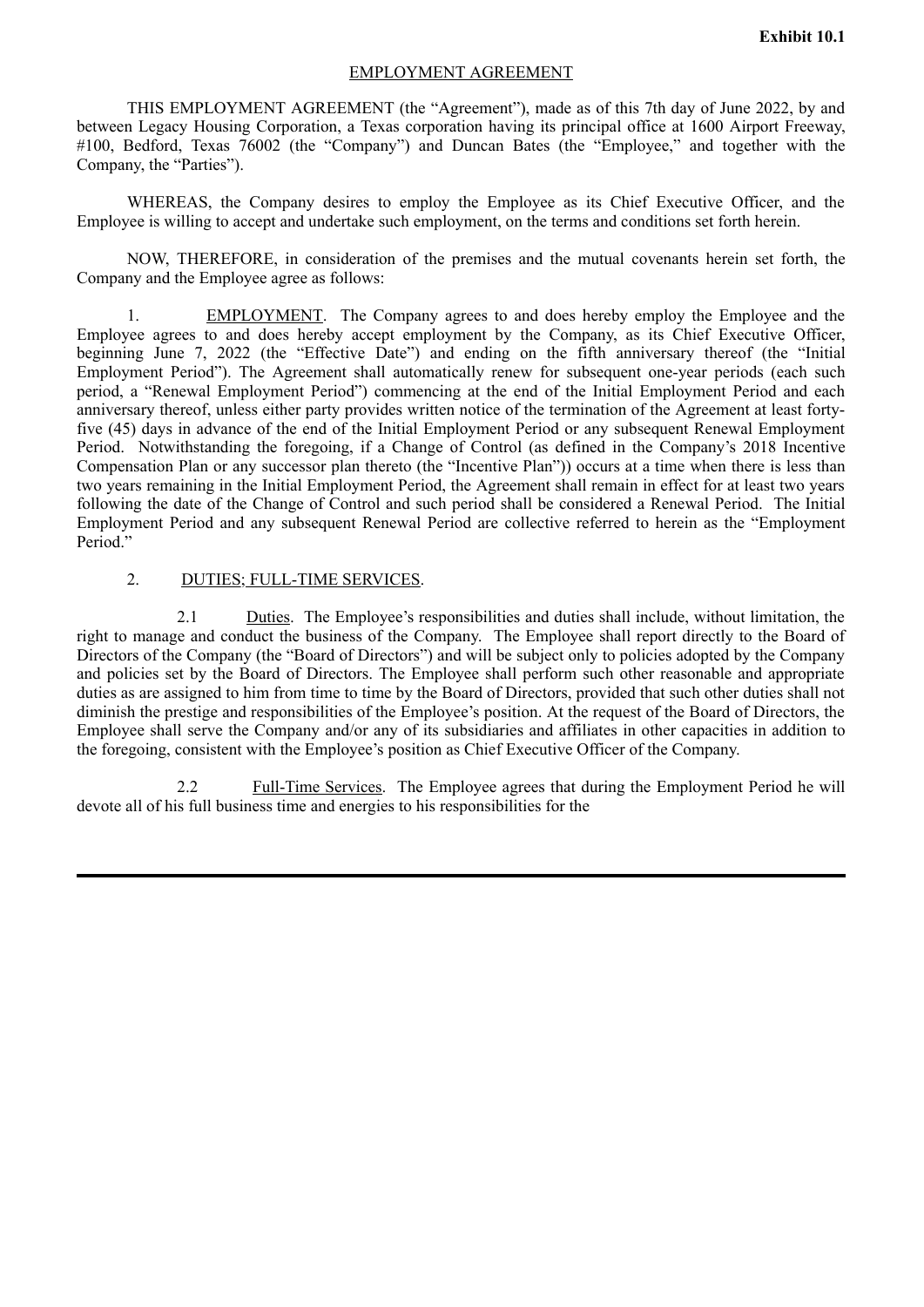business and affairs of the Company, and will faithfully and to the best of his ability, discharge those duties to the reasonable satisfaction of the Board of Directors of the Company. During the Employment Period the Employee will not accept other gainful employment or become or remain an officer or director of any other corporation except with the consent of the Board of Directors.

## 3. COMPENSATION.

3.1 For all services performed by the Employee for the Company during the Employment Period, the Employee will be compensated as follows:

(a) Base Salary. The Employee shall receive a base salary of \$300,000 per annum (as increased from time to time, the "Base Salary"), paid in accordance with the Company's normal payroll.

(b) Annual Bonus. The Employee shall be eligible to receive an annual incentive bonus, as determined by the Board (the "Annual Bonus"). The Annual Bonus will be based on criteria developed by the Employee and the Board of Directors (or the Compensation Committee) with respect to the Company's fiscal year. Payment of the Annual Bonus will be made in a single lump sum cash payment between January 1st and March 15<sup>th</sup> of the calendar year following the calendar year for which the Annual Bonus is awarded. The Company will pay Executive such Annual Bonus only if the Executive is employed by the Company on the last day of the Company's fiscal year with respect to which the Annual Bonus relates.

(c) Signing Bonus As soon as practicable after the Effective Date, the Company shall grant to the Employee a restricted stock award of 14,700 shares of the Company's common stock, which shall be subject to the terms of an award agreement and the Incentive Plan and shall vest one-half each on each of the first and second anniversary of the Effective Date.

# (d) Equity Awards.

(i) As soon as practicable after the Effective Date, the Company shall grant to the Employee Qualified Stock Options to purchase [•]2 shares of the Company's common stock, which shall be subject to the terms of an award agreement and the Incentive Plan and shall vest one-tenth on each anniversary of the Effective Date.<sup>3</sup>

(ii) The Company shall immediately grant to Employee an option to purchase 300,000 shares of Company common stock at an exercise price of \$36 per share (the "First Share Price Threshold"), which shall vest one-tenth on each anniversary of the Effective Date and have a term of ten years and shall otherwise be subject to the terms of the Incentive Plan. The First Share Price Threshold and number of options described

<sup>3</sup> Vested options to be exercised within 90 days following employment.



<sup>&</sup>lt;sup>1</sup> To be \$250,000 as of date of signing.<br><sup>2</sup> To be \$1,000,000 as of offective date

To be \$1,000,000 as of effective date.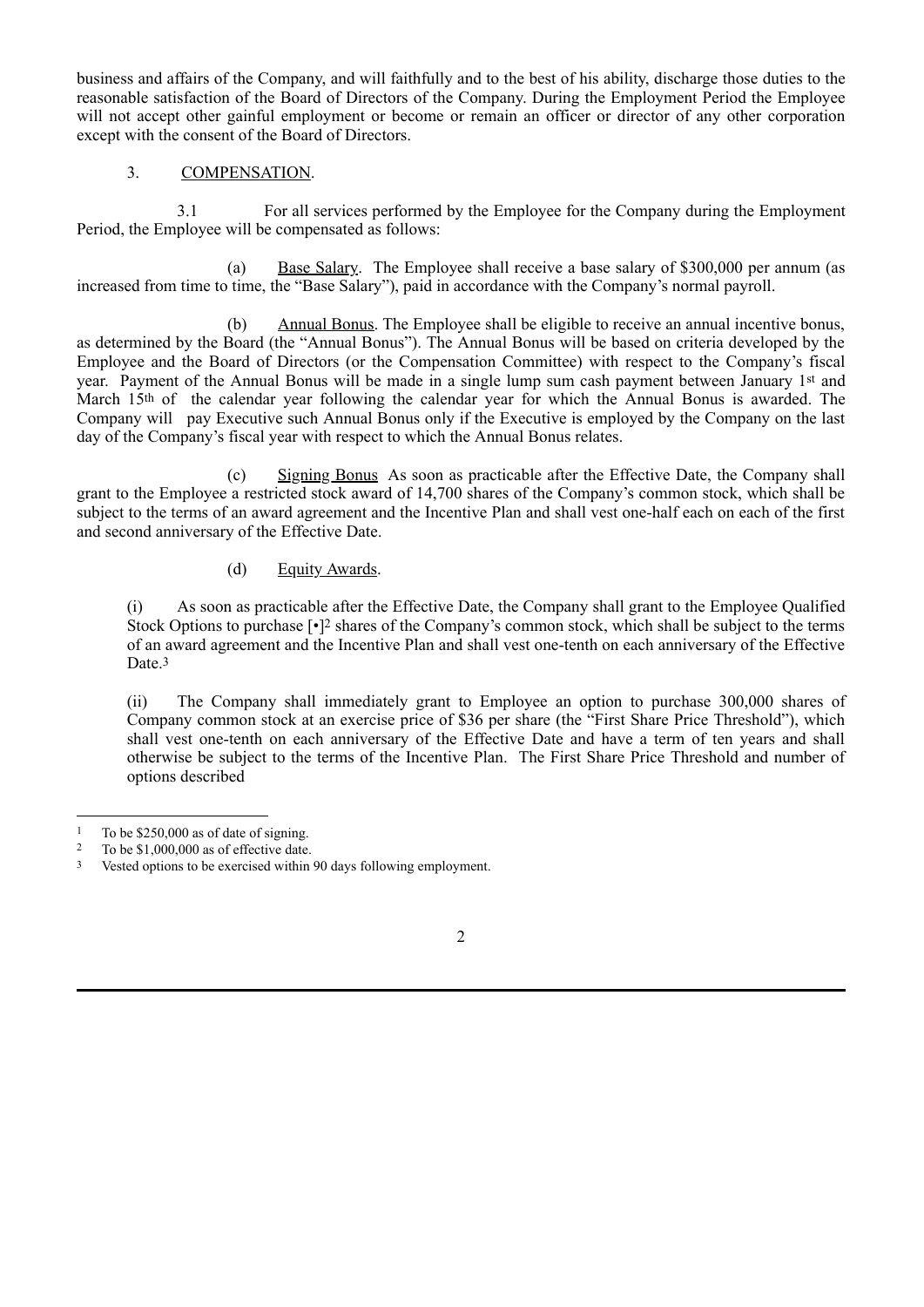herein shall be adjusted to reflect any stock split or reverse stock split that occurs after the Effective Date and prior to the grant of the options.4

(iii) The Company shall immediately grant to Employee an option to purchase 600,000 shares of Company common stock at an exercise price of \$48 per share (the "Second Share Price Threshold"), which shall vest one-tenth on each anniversary of the Effective Date and have a term of ten years and shall otherwise be subject to the terms of the Incentive Plan. The Second Share Price Threshold and number of options described herein shall be adjusted to reflect any stock split or reverse stock split that occurs after the Effective Date and prior to the grant of the options.5

3.2 Other Benefits. The Employee will be entitled to receive such health, death, disability and other insurance benefits, and to participate in such retirement and other plans, as are made available to other executive officers of the Company.

## 4. DISCHARGE OF EMPLOYEE; RESIGNATION.

## 4.1 Termination at the Company's Election.

(a) For Cause. The Company may discharge the Employee immediately and without notice during the Employment Period for Cause. For purposes of this Agreement, "Cause" shall mean the occurrence of any one or more of the following events: (i) the Employee's gross misconduct in the performance of his duties with the Company (other than any such failure resulting from the Employee's incapacity due to physical or mental illness), after written demand for performance is delivered to the Employee by the Board of Directors, which demand specifically identifies the manner in which the Board of Directors believes the Employee has not performed his duties but only if the Employee has not cured the failure within fifteen (15) days of receiving such notice; (ii) the Employee's commission of an act of fraud or material dishonesty resulting in material reputational, economic or financial injury to the Company; (iii) during the Employment Period, the Employee's commission of, including any entry by the Employee of a guilty or no contest plea to, a felony or other crime involving moral turpitude; (iv) a material breach by the Employee of his fiduciary duty to the Company which results in material reputational, economic or other injury to the Company; or (v) the Employee's material breach of his obligations under a written agreement between the Company and the Employee, including, without limitation, such a breach of this Agreement, which is not cured within fifteen (15) days after receipt of notice from the Company of the specific nature of the breach, including but not limited to the specific provision of the agreement that the Employee has breached. If the Employee is discharged under this Section 4.1(a), the Company will have no liability under this Agreement to the Employee other than (i) to pay any Base Salary that has accrued but not been paid, and (ii) to pay any accrued paid time off that has not been paid, to the extent payment is required by Company policy or law (collectively, the "Accrued Payments").

<sup>4</sup> Vested options to be exercised within 90 days following employment.

<sup>5</sup> Vested options to be exercised within 90 days following employment.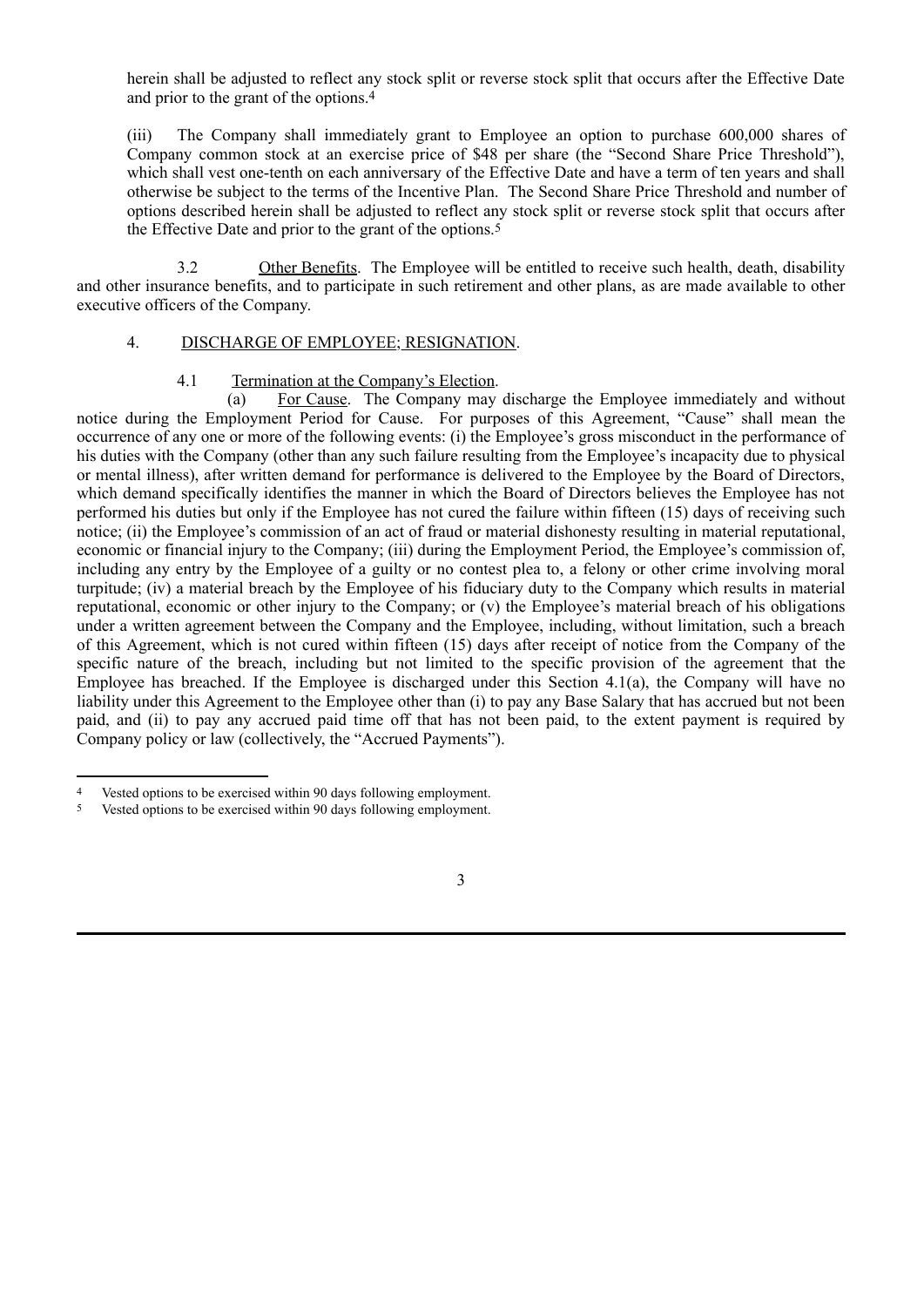(b) Upon Disability or Death. The Employee may be terminated if, during the Employment Period, (i) the Employee should by reason of any medically determinable physical or mental impairment, become unable to perform, with or without reasonable accommodation, the essential functions of his job for the Company hereunder and such incapacity has continued for a total of ninety (90) consecutive days or for any one hundred eighty (180) days in a period of three hundred sixty-five (365) consecutive days (a "Disability") or (ii) the Employee's death ("Death"). If the Employment is discharged under this Section 4.1(b), the Company will have no other liability under this Agreement to the Employee other than to pay the Accrued Payments.

(c) Without Cause. The Employee and the Company expressly agree that nothing in this Agreement shall prohibit the Company from discharging the Employee for any reason by giving thirty (30) days advance written notice to the Employee and that any such discharge will not constitute a breach of this Agreement. If the Company discharges the Employee for any reason other than as set forth in Sections 4.1(a) or 4.1(b) above, the Company will pay to the Employee (subject to the Employee's execution and delivery of a general release of claims in favor of the Company), (i) the Base Salary for a one year period immediately following the Employee's termination, which will be paid periodically, as though he were still on the Company's payroll, and (ii) the Annual Bonus for the year of termination, which will be paid at the time bonuses are normally paid, based on actual achievement of the performance criteria, but pro-rated for the Employee's period of employment during the fiscal year in which the termination occurs. In addition, the Company will provide the Employee with benefits as the Employee is receiving upon the date of discharge for the twelve (12) month period following the Employee's termination. The Company will also pay the Accrued Payments.

4.2 Termination by Executive. Notwithstanding anything contained elsewhere in this Agreement to the contrary, the Employee may terminate his employment hereunder at any time and for any reason whatsoever or for no reason at all in the Employee's sole discretion by giving thirty (30) days' written notice to the Company pursuant to Section 11 ("Voluntary Resignation"). If the Employee's employment terminates under this Section 4.2, the Company will have no other liability under this Agreement to the Employee, other than to pay the Accrued Payments.

4.3 Change of Control. If there is a Change of Control (as defined in the Incentive Plan), and subsequent thereto the Employee's employment with the Company terminates within two years after a Change of Control pursuant to Section 4.1(b) or 4.2(a), the Employee shall be paid twelve (12) months of Base Salary in a lump sum within sixty (60) days following his termination, subject to the Employee's execution and delivery of a general release of claims in favor of the Company.

# 5. CONFIDENTIALITY.

5.1 Definition and Use of Confidential Information. As used in this Agreement, "Confidential Information" means trade secrets and any other proprietary or confidential information that derives independent economic value to the Company from not being generally known to the public or to other persons who can obtain economic value from its disclosure or use and that is the subject of efforts by the Company that are reasonable under the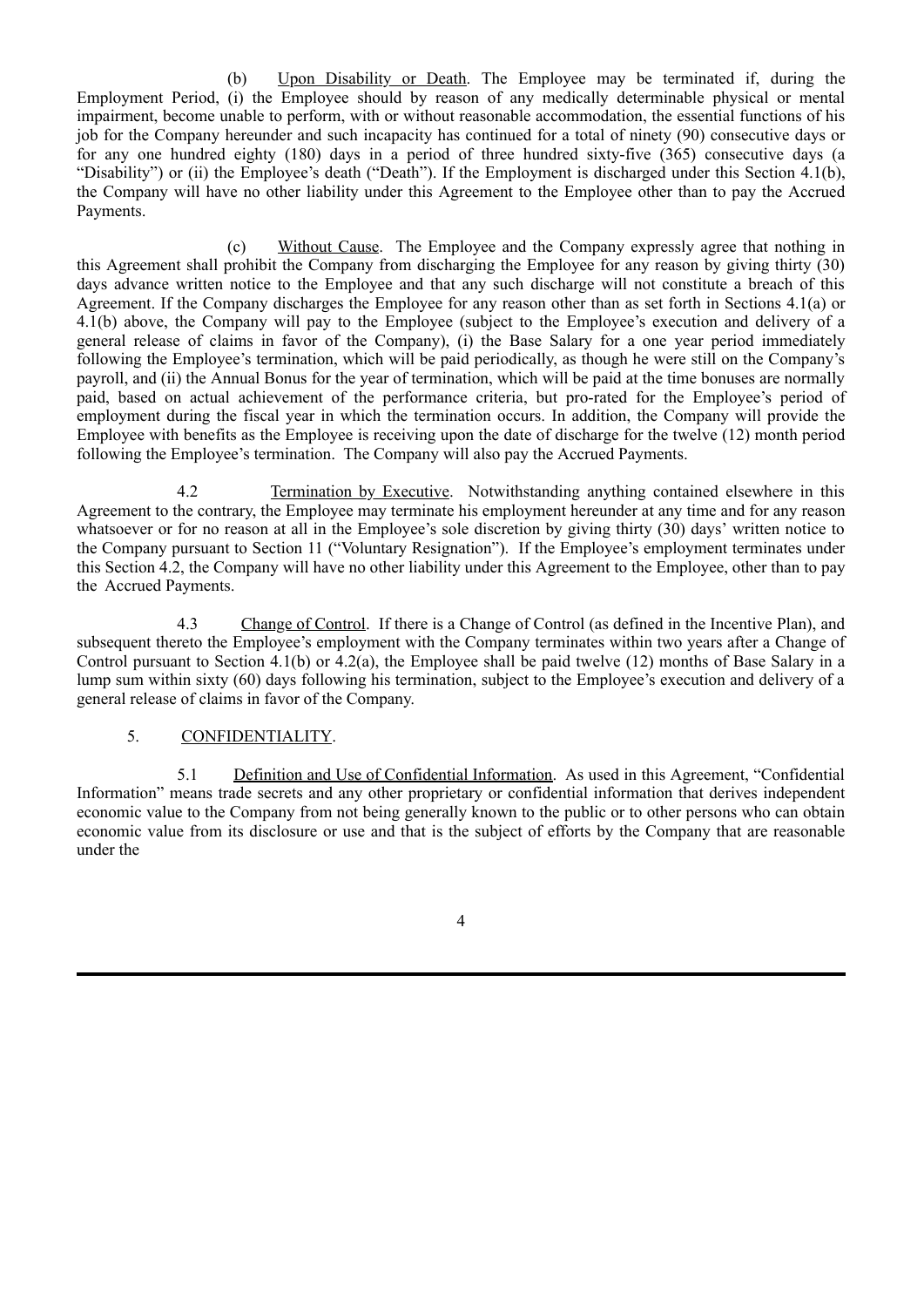circumstances to maintain its secrecy. Confidential Information may include, but not be limited to, inventions, disclosures, processes, systems, know-how, methods, techniques, drawings, applications, solutions, materials, devices, research activities and plans, scientific data, specifications, costs of production, prices, promotional methods, financial information, marketing plans or customer and supplier information.

The Employee agrees that any Confidential Information which the Employee may acquire in the course of employment with the Company, shall be regarded as held by him in a fiduciary capacity solely for the benefit of the Company, and shall not at any time, either during the term of this Agreement or thereafter, be disclosed, divulged, furnished or made available to any third party or be otherwise used by the Employee other than in the regular course of business of the Company. Information or collections of information shall be considered covered by the preceding sentence if not known by the public generally, even though portions of such information may be publicly available or may be available to certain third parties pursuant to arrangements with the Company.

5.2 Delivery of Confidential Information upon Termination. Upon termination of his employment with the Company, the Employee will deliver to the Company all writings relating to or containing Confidential Information, including without limitation, notes, memoranda, letters, drawings, diagrams, printouts, computer tapes, computer disks, and any other form of recorded information.

5.3 Exemption from Liability. The Employee shall not be considered in breach of this Section 5 and shall not be held criminally or civilly liable under any federal or state trade secret law for the disclosure of any Confidential Information, including a trade secret, that is made in confidence to a federal, state or local government official, either directly or indirectly, or to an attorney, and is made solely for the purpose of reporting or investigating a suspected violation of law. The same immunity will be provided for the disclosure of any Confidential Information (including a trade secret) that is made in a complaint or other document filed in a lawsuit or other proceeding, if such filing is made under seal. The Employee may also, in connection with filing a lawsuit for retaliation by the Company for reporting a suspected violation of law, disclose the Confidential Information (including a trade secret) to the Employee's attorney and use such information in the court proceeding if the Employee files any document containing such information under seal and does not disclose the information, except pursuant to court order.

6. DEVELOPMENTS. The Employee agrees promptly to disclose to the Company all inventions, improvements, enhancements, discoveries and developments which are within the scope of the Company's business during the Employment Period and which are made, developed, or conceived by him, either solely or jointly with others, during the Employment Period. All such inventions, improvements, enhancements, discoveries and developments shall become and remain the property of the Company, whether or not patent or copyright applications are filed thereon or with respect thereto, and the Employee, in consideration for the execution of this Agreement and his employment by the Company, hereby sells, assigns and transfers to the Company all right, title and interest in and to such inventions, improvements, enhancements, discoveries and developments and further agrees that he will cooperate fully and unconditionally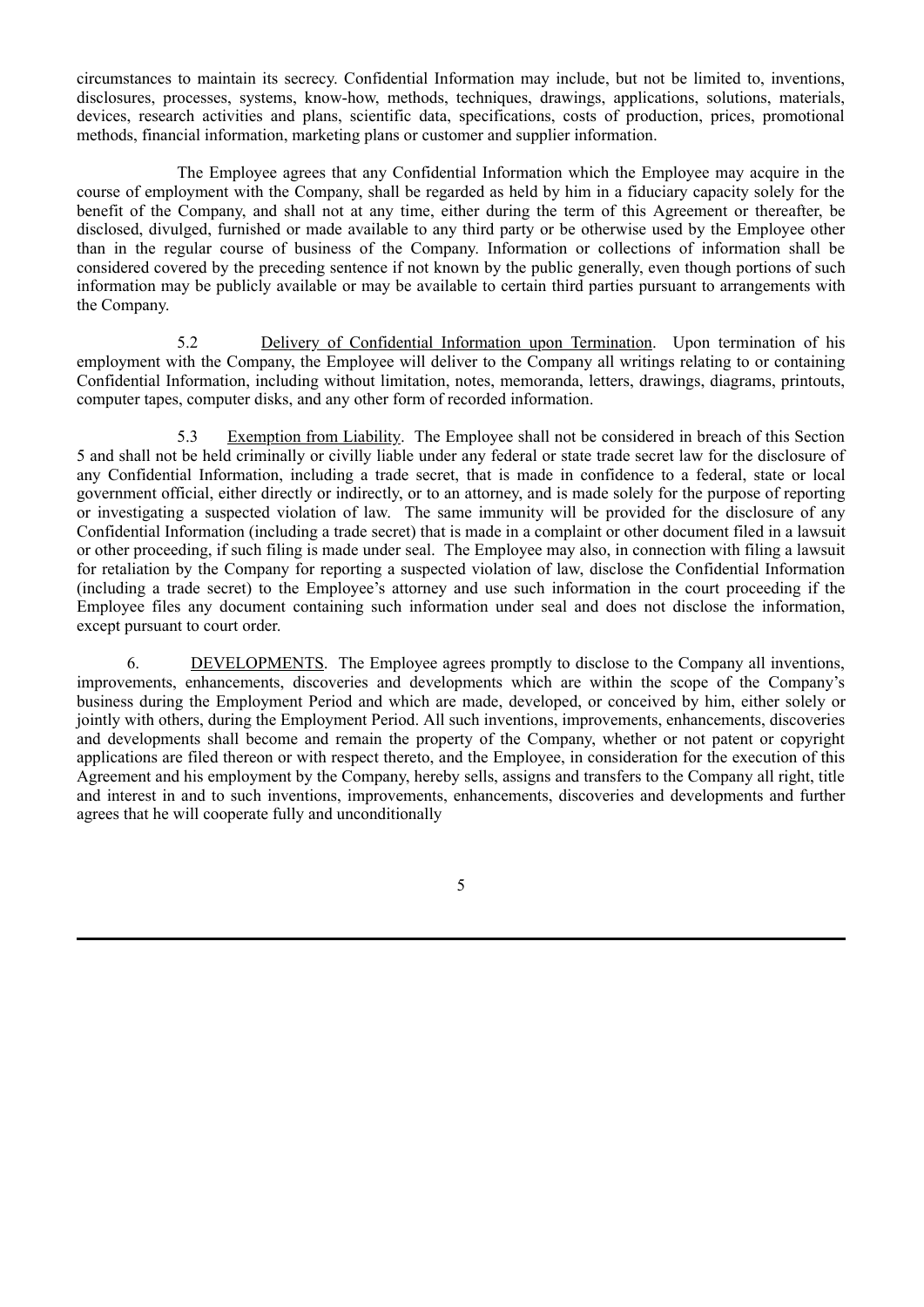in all reasonable requests by the Company in furtherance of protecting, developing or exploiting commercially any inventions, improvements, enhancements, discoveries and developments disclosed pursuant to this Section 6. Further, the Employee agrees that he will promptly execute all necessary documents requested of him by the Company incidental to any patent or copyright applications, assignments, powers of attorney and all other documents and do such other things as, in the opinion of counsel for the Company, may be necessary or useful for the full enjoyment thereof throughout the world by the Company and its designees.

## 7. NON-SOLICITATION; NON-COMPETITION.

7.1 Non-Solicitation. In addition to the limitations contained in Section 2, the Employee agrees that during the term of this Agreement, and for a period of two years after termination of this Agreement, that he shall not in act in any capacity, either separately or in association with others, on behalf of any party other than the Company to: (1) employ or solicit for employment or endeavor in any way to entice away from employment with Company (a) any current employee of Company or (b) any person who was employed by Company in any preceding 12-month period; (2) solicit, induce or influence any supplier, customer, agent, consultant or other person that has a business relationship with Company to discontinue, reduce or modify such relationship with the Company; nor (3) solicit or enter into negotiations with any of the Company's identified potential acquisition candidates who were identified during the Employment Term.

7.2 Non-Competition. The Employee agrees that for a period of one year after termination of his employment with the Company he will not compete, directly or indirectly, with the Company in fields of business in which the Company is engaged as of the date of the termination of his employment in any state in which the Company is conducting business. For purposes of this Section 7.2 direct competition means designing, developing, producing or selling products competitive with those of the Company. Indirect competition means accepting employment, and performing the same or similar functions as the Employee performs for the Company, with a third party which provides products competitive with the Company's products.

7.3 Enforcement. The Employee acknowledges and agrees that in the event of a violation or Employee's threatened violation of Sections 7.1 or 7.2 (the "Restrictive Covenants"), the Company shall have no adequate remedy at law and shall therefore be entitled to enforce each such provision by temporary or permanent injunction or mandatory relief obtained in any court of competent jurisdiction without the necessity of proving damages, posting any bond or other security, and without prejudice to any other rights and remedies that may be available at law or in equity. If either of the Restrictive Covenants, or any part thereof, are held to be invalid or unenforceable, the same shall not affect the remainder of the covenant or covenants, which shall be given full effect, without regard to the invalid or unenforceable portions. Without limiting the generality of the foregoing, if either of the Restrictive Covenants, or any part thereof, are held to be unenforceable because of the duration of such provision or the area covered thereby, the parties hereto agree that the court making such determination shall have the power to reduce the duration and/or area of such provision and, in its reduced form, such provision shall then be enforceable.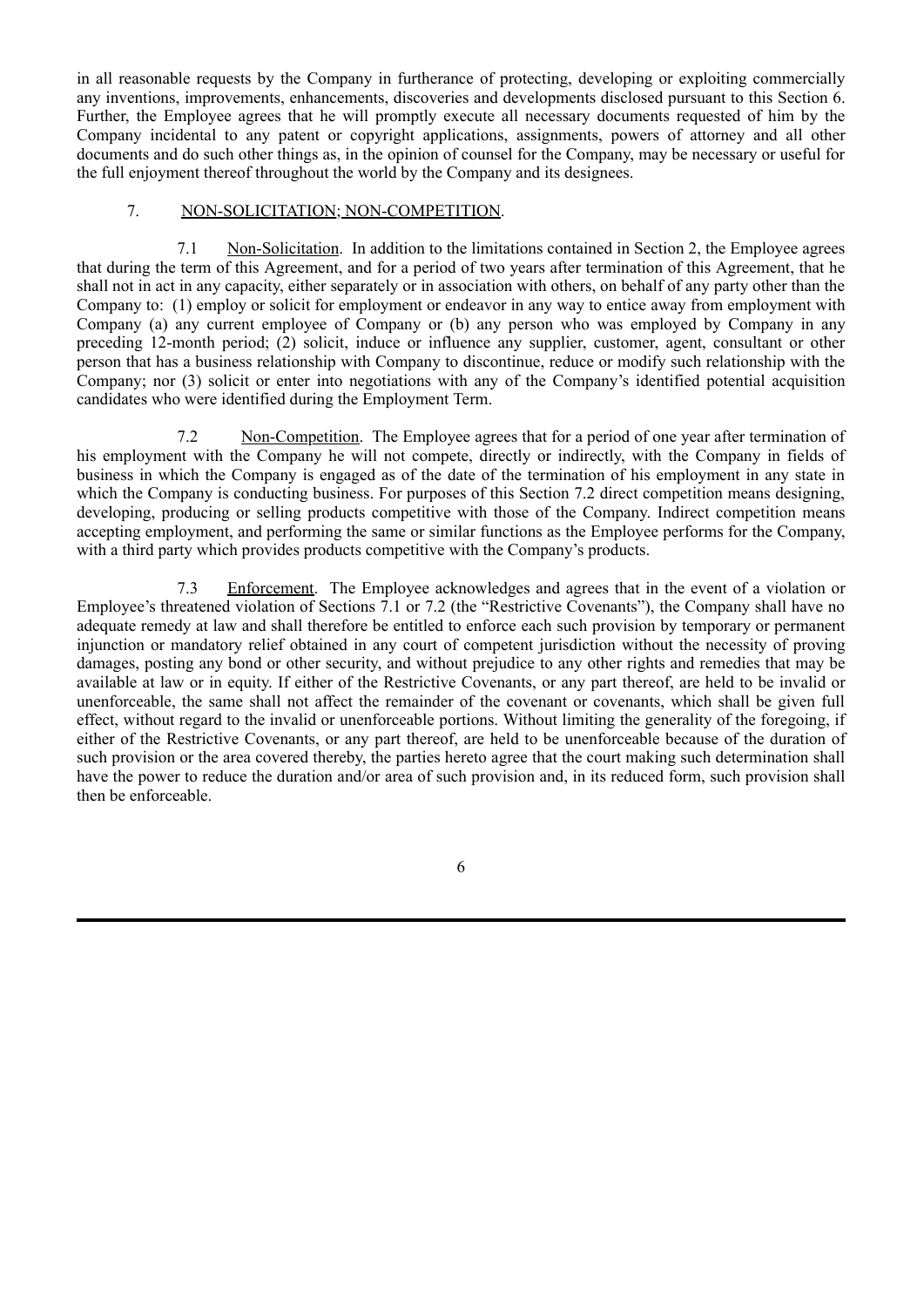8. ABILITY TO PERFORM. The Employee hereby represents and warrants to the Company that he has entered into no agreements which in any way limit or render the Employee incapable of performing his obligations under this Agreement or his fiduciary duties as the Chief Executive Officer of the Company.

9. SURVIVAL OF OBLIGATIONS. The covenants and agreements set forth in this Agreement shall survive any termination of this Agreement and remain in full force and effect regardless of the cause of the termination to the full extent necessary to protect the interest of the party in whose favor they run.

## 10. ASSIGNABILITY OF AGREEMENT.

10.1 By Employee. Except as otherwise provided in this Agreement, the Employee shall not be entitled to assign (voluntarily or involuntarily, by operation of law or otherwise) any of his rights under this Agreement, nor delegate any of his duties or obligations under this Agreement, without the prior written consent of the Company.

10.2 By the Company. The benefits hereunder with respect to the rights of the Company to the services of the Employee may be assigned by the Company, with the consent of the Employee, to any other company or other business entity which succeeds to all or substantially all of the business of the Company through merger, consolidation, corporate reorganization or by acquisition of all or substantially all of the assets of the Company or to a company controlled by it, or controlling it, or under common control with it; provided, however, that the assignment shall not be effective unless the assignee specifically agrees in writing to be bound by, and assume, the obligations and liabilities of the Company under this Agreement.

11. NOTICES. All notices, consents, waivers or demands of any kind which either party to this Agreement may be required or may desire to serve on the other party in connection with this Agreement, shall be in writing and may be delivered by personal service or sent by facsimile or email or sent by registered or certified mail, return receipt requested, with postage thereon fully prepaid. All such communications shall be addressed as follows:

| Corporation:    | <b>Legacy Housing Corporation</b><br>1600 Airport Freeway, #100<br>Bedford, Texas 76002                                     |
|-----------------|-----------------------------------------------------------------------------------------------------------------------------|
| with copies to: | Spencer G. Feldman, Esq.<br>Olshan Frome Wolosky LLP<br>1325 Avenue of the Americas, 15th Floor<br>New York, New York 10019 |
| Employee:       | Duncan Bates<br>2828 McKinnon St, Apt 1406<br>Dallas TX, 75201                                                              |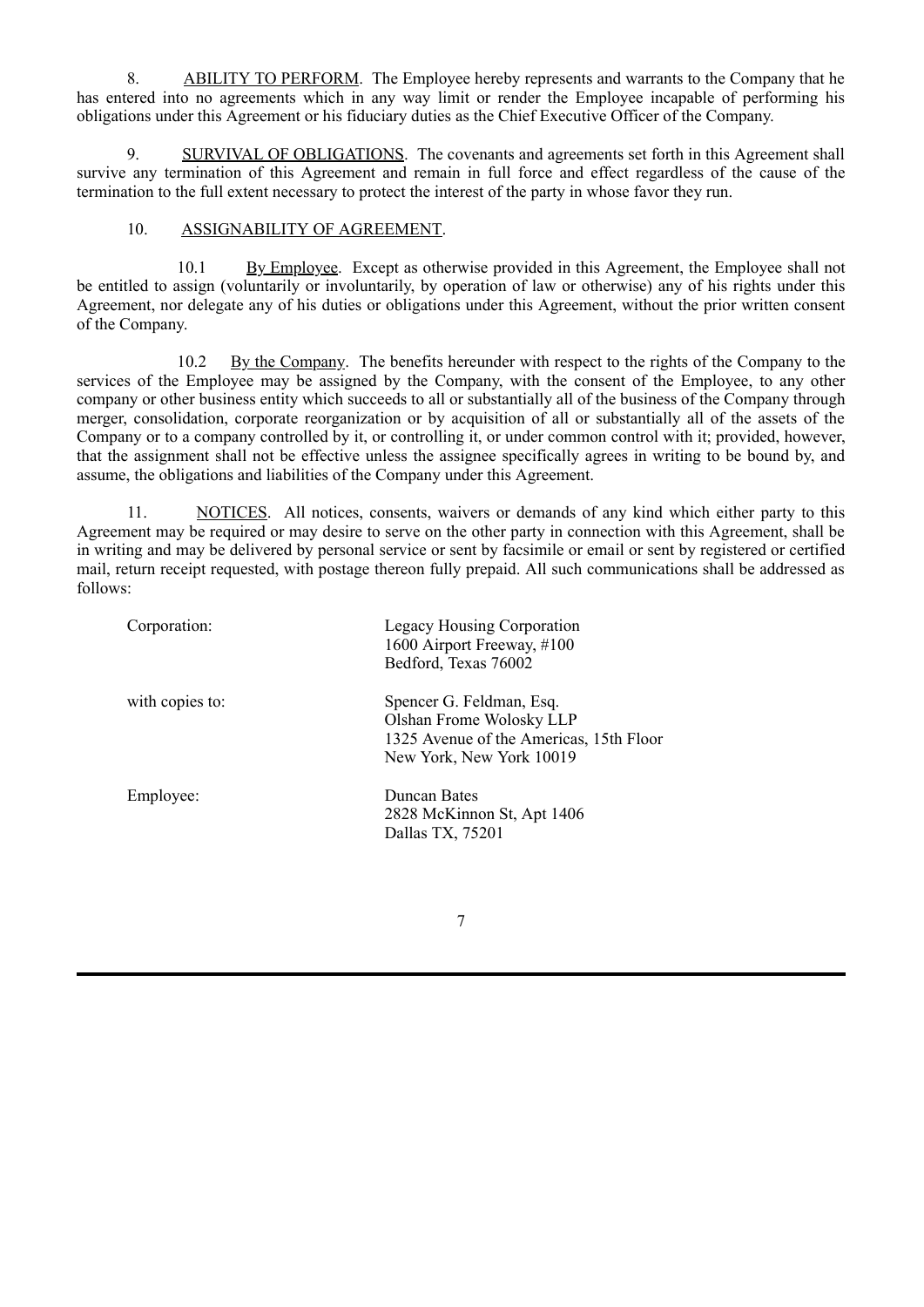If sent by facsimile or email, a confirmed copy of such facsimile or email notice shall promptly be sent by mail (in the manner provided above) to the addresses. Service of any such communication made only by mail shall be deemed complete on the date of actual delivery as shown by the addressee's registry or certification receipt or at the expiration of the third (3rd) business day after the date of mailing, whichever is earlier in time. Either party thereto may from time to time, by notice in writing served upon the other as aforesaid, designate a different mailing address or a different person to which such notices or demands are thereafter to be addressed or delivered. Nothing contained in this Agreement shall excuse either party from giving oral notice to the other when prompt notification is appropriate, but any oral notice given shall not satisfy the requirement of written notice as provided in this Section.

12. SUPERSEDES OTHER AGREEMENTS. This Agreement supersedes and replaces all prior negotiations, proposed agreements and agreements, written or oral regarding the subject matter herein.

13. GOVERNING LAW. This Agreement shall be interpreted and enforced according to the laws of the State of Texas (regardless of that jurisdiction's or any other jurisdiction's choice of law principles). The parties agree to submit any dispute, claim or controversy relating to this Agreement, the Employee's employment or the termination thereof to arbitration under the Employment Arbitration Rules of the American Arbitration Association, which shall have exclusive jurisdiction over such dispute. The parties agree to enter into mediation prior to arbitration.

14. SEVERABILITY. If any provision of this Agreement is or becomes or is deemed invalid, illegal, or unenforceable in any jurisdiction, (a) such provision will be deemed amended to conform to applicable laws of such jurisdiction so as to be valid and enforceable, or, if it cannot be so amended without materially altering the intention of the parties, it will be stricken, (b) the validity, legality and enforceability of such provision will not in any way be affected or impaired thereby in any other jurisdiction, and (c) the remainder of this Agreement will remain in full force and effect.

15. TAX WITHHOLDING. All compensation payable to the Employee under this Agreement is stated in gross amounts and shall be subject to all applicable withholding taxes, other normal payroll deductions and any other amounts required by law to be withheld. Notwithstanding any provision in any award agreement issued under the Incentive Plan to the contrary, the Employee may satisfy any tax withholding obligations with respect to any equity issued under the Incentive Plan by electing to have the Company withhold a number of shares otherwise to be issued to the Employee having a fair market value equal to the taxes to be withheld.

16. SECTION 409A. The intent of the parties is that payments and benefits under this Agreement comply with, or be exempt from, Section 409A of the Internal Revenue Code of 1986, as amended (the "Code") and the regulations and guidance promulgated thereunder (collectively "Code Section 409A") and, accordingly, to the maximum extent permitted, this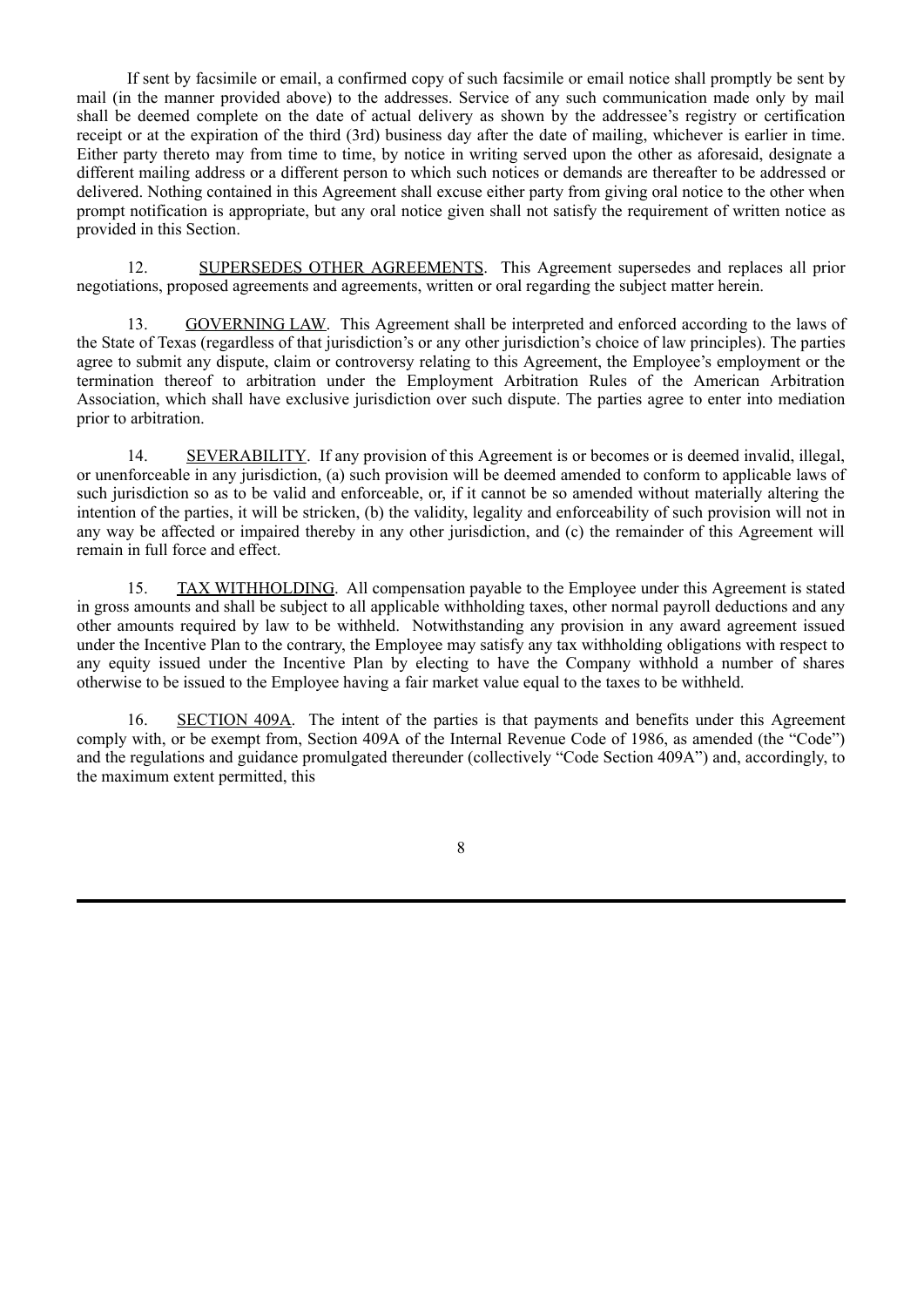Agreement shall be interpreted and administered accordingly. A termination of employment shall not be deemed to have occurred for purposes of any provision of this Agreement providing for the payment of any amounts or benefits upon or following a termination of employment that are considered "nonqualified deferred compensation" under Code Section 409A unless such termination is also a "separation from service" within the meaning of Code Section 409A and, for purposes of any such provision of this Agreement, references to a "termination," "termination of employment" or like terms shall mean "separation from service." With regard to any provision herein that provides for reimbursement of costs and expenses or in-kind benefits, except as permitted by Code Section 409A, (i) the right to reimbursement or in-kind benefits shall not be subject to liquidation or exchange for another benefit, (ii) the amount of expenses eligible for reimbursement, or in-kind benefits, provided during any taxable year shall not affect the expenses eligible for reimbursement, or in-kind benefits to be provided, in any other taxable year, provided that the foregoing clause (ii) shall not be violated without regard to expenses reimbursed under any arrangement covered by Code Section 105(b) solely because such expenses are subject to a limit related to the period the arrangement is in effect and (iii) such payments shall be made on or before the last day of the Employee's taxable year following the taxable year in which the expense occurred. For purposes of Code Section 409A, the Employee's right to receive any installment payments pursuant to this Agreement shall be treated as a right to receive a series of separate and distinct payments. Whenever a payment under this Agreement specifies a payment period with reference to a number of days (e.g., "within sixty (60) days following the date of termination"), the actual date of payment within the specified period shall be within the sole discretion of the Company. If the Employee is a specified employee within the meaning of Section 409A(a)(2)(B)(i) of the Code and would receive any payment sooner than 6 months after the Employee's "separation from service" that, absent the application of this Section 16, would be subject to additional tax imposed pursuant to Section 409A of the Code as a result of such status as a specified employee, then such payment shall instead be payable on the date that is the earliest of (i) 6 months after the Employee's "separation from service," or (ii) the Employee's death.

17. SECTION 280G. In the event that any payments, distributions, benefits or entitlements of any type payable to the Employee (the "Total Payments") would (i) constitute "parachute payments" within the meaning of Section 280G of the Code (which will not include any portion of payments allocated to the restrictive covenant provisions of Section 7 hereof that are classified as payments of reasonable compensation for purposes of Section 280G of the Code), and (ii) but for this paragraph would be subject to the excise tax imposed by Section 4999 of the Code (the "Excise Tax"), then the Total Payments shall be either: (a) provided in full, or (b) provided as to such lesser extent as would result in no portion of such Total Payments being subject to the Excise Tax, whichever of the foregoing amounts, taking into account the applicable federal, state and local income taxes and the Excise Tax, results in the Employee's receipt on an after-tax basis of the greatest amount of the Total Payments, notwithstanding that all or some portion of the Total Payments may be subject to the Excise Tax. Unless the Company and the Employee otherwise agree in writing, any determination required under this Section 17 shall be made in writing in good faith based on the advice of a nationally recognized accounting firm selected by the Company (with approval of the Employee) (the "Accountants"). In the event of a reduction of benefits hereunder, benefits shall be reduced by first reducing or eliminating the portion of the Total Payments that are payable in cash under this Agreement (with the latest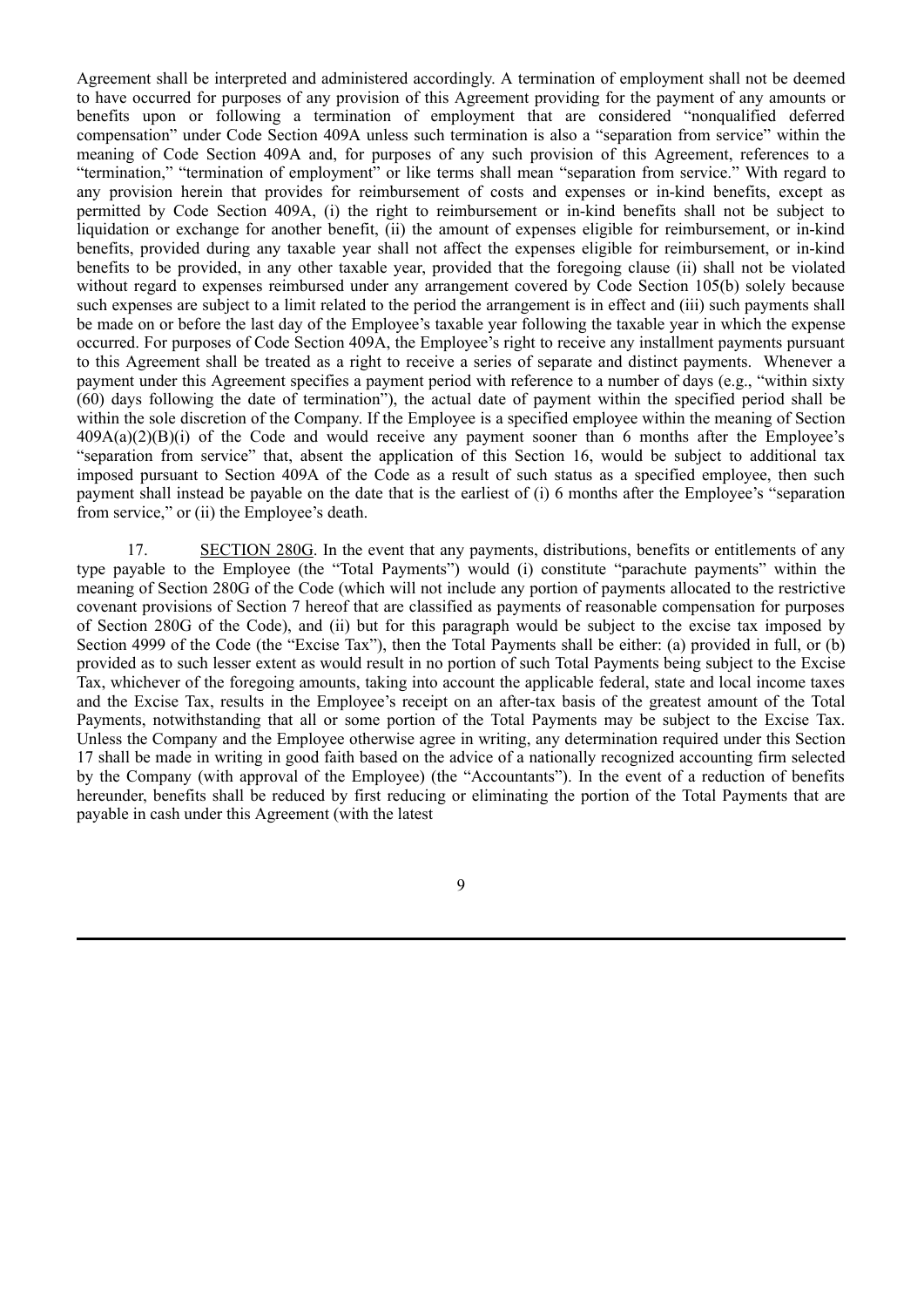payments being forfeited first) and then by reducing or eliminating any amounts that are payable with respect to long-term incentives including any equity-based or equity-related awards (whether payable in cash or in kind). For purposes of making the calculations required by this Section 17, the Accountants may make reasonable assumptions and approximations concerning applicable taxes and may rely on reasonable, good faith interpretations concerning the application of the Code, and other applicable legal authority. The Company and the Employee shall furnish to the Accountants such information and documents as the Accountants may reasonably require in order to make a determination under this Section 17, and the Company shall bear the cost of all fees the Accountants charge in connection with any calculations contemplated by this Section 17.

18. COUNTERPARTS. This Agreement may be executed in two original counterparts. Both counterparts shall constitute one and the same Agreement.

IN WITNESS WHEREOF, the parties hereto have entered into the above Agreement as of the day and year first above written.

/s/ Duncan Bates

Duncan Bates 6-7-22

LEGACY HOUSING CORPORATION

By: /s/ Curtis D. Hodgson Name:Curtis D. Hodgson Title: Executive Chairman of the Board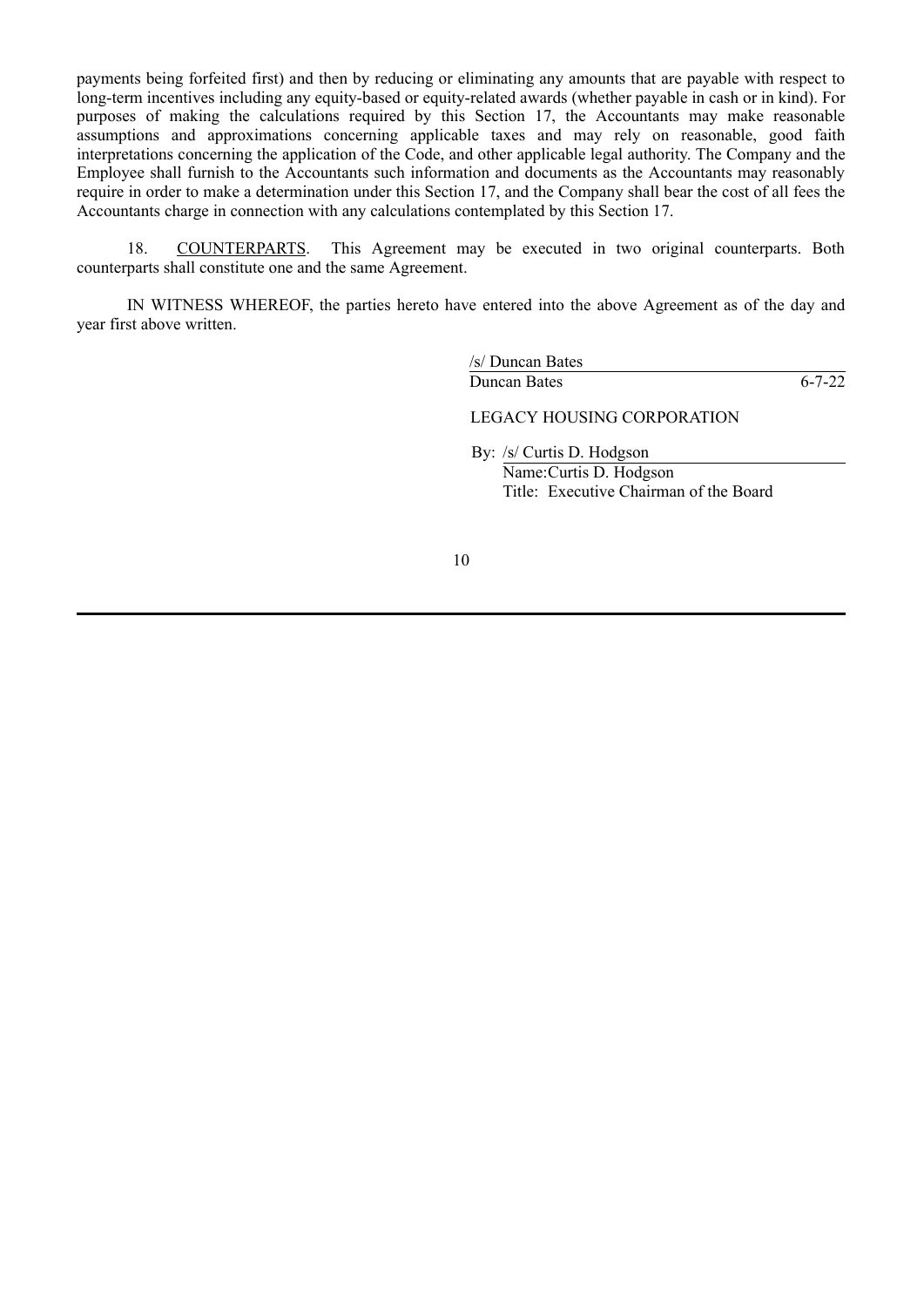

## <span id="page-15-0"></span>**Legacy Housing Corporation Announces Appointment of Duncan Bates as President and Chief Executive Officer**

June 8, 2022

BEDFORD, Texas, - Legacy Housing Corporation (the "Company," NASDAQ: LEGH) today announced that Duncan Bates, a member of the Company's Board of Directors and Senior Vice President, Mergers & Acquisitions of Arcosa, Inc. (NYSE: ACA) has been appointed President and Chief Executive Officer, effective June 7, 2022.

Curt Hodgson, Executive Chairman of Legacy, stated: "I am thrilled to name Duncan as the President and CEO of Legacy. He brings a wealth of knowledge and experience in corporate finance and capital allocation that will assist us in operating as a public company and strategically growing our business. Duncan has a proven track record of leadership and is an important step in Legacy's succession plan."

Mr. Bates replaces Kenny Shipley, who, as part of the management reorganization, will remain with Legacy as Founder and Executive Vice President. Mr. Shipley will also remain a member of the Company's Board of Directors (the "Board"). Mr. Bates resigned from the Company's Board effective June 7, 2022. Effective June 7, 2022, Francisco Coll was appointed to the Company's Board as an Independent Director and will also serve on the Audit Committee.

Mr. Hodgson added, "We are excited that Kenny remains a key part of our team, and I look forward to the new roles both Duncan and Francisco will play in the leadership of Legacy."

### **Duncan Bates Bio**

Duncan (34) most recently served as Senior Vice President, Mergers & Acquisitions of Arcosa Inc., a publicly traded infrastructure products company, since August 2018. Under his leadership, Arcosa executed 16 acquisitions and 2 divestitures in a 3.5-year period to reposition its portfolio around growth-oriented, high-margin products. Previously, he served as a Vice President in the Industrials Investment Banking Group at Stephens Inc. from June 2015 to August 2018. From February 2012 to June 2015, he worked in the Energy Investment Banking Group at Seaport Global Securities, LLC. Mr. Bates began his career in New York at Willis Re Inc. in July 2010. Duncan received his B.S. Management degree with a double major in Finance and Legal Studies from Tulane University.

### **Francisco Coll Bio**

Francisco (37) was appointed to our Board of Directors on June 7, 2022. He has served as the President of Universal Air Conditioner, Inc., a wholesale distributor of aftermarket auto parts, since March 2015. Previously, he was the US Head of Sales for BTG Pactual, a Brazilian investment bank and asset manager that operates throughout Latin America, from March 2011 until March 2015. Mr. Coll began his career at UBS Investment Bank in the sales & trading and wealth management rotational program in July 2007. Francisco received his B.S. degree in East Asian Studies with a minor in Financial Economics from Vanderbilt University.